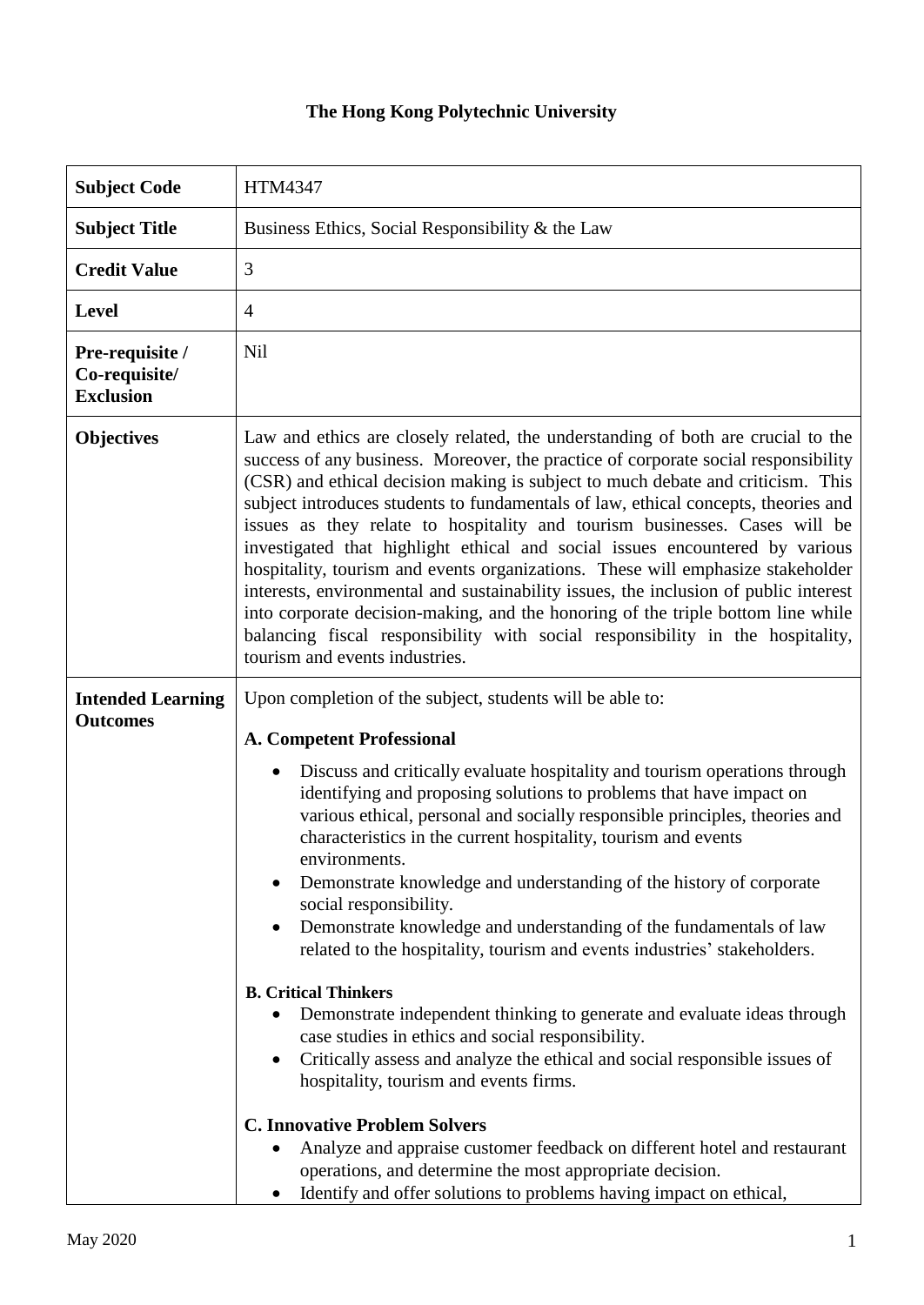|                                                        | personal and social issues in the hospitality, tourism and events<br>environment.                                                                                                                                                                                                                                                                                                                                                                                                                                     |  |  |
|--------------------------------------------------------|-----------------------------------------------------------------------------------------------------------------------------------------------------------------------------------------------------------------------------------------------------------------------------------------------------------------------------------------------------------------------------------------------------------------------------------------------------------------------------------------------------------------------|--|--|
|                                                        | Display creative and analytical skills to interpret ethical, personal and<br>$\bullet$<br>socially responsible issues, make sound judgments, and creative solutions<br>that current hospitality, tourism and events organizations face.                                                                                                                                                                                                                                                                               |  |  |
|                                                        | <b>D. Effective Communicators</b>                                                                                                                                                                                                                                                                                                                                                                                                                                                                                     |  |  |
|                                                        | Recognize ethical, personal and social issues that are important in the<br>hospitality, tourism and events environment and be able to express the<br>ideas clearly by using a variety of media/technologies.                                                                                                                                                                                                                                                                                                          |  |  |
|                                                        | <b>E.</b> Lifelong Learners                                                                                                                                                                                                                                                                                                                                                                                                                                                                                           |  |  |
|                                                        | Understand the role and nature of individual and group dynamics that<br>exist within organizations through learning about personal and social<br>responsibility and develop plans to achieve self-determined goals                                                                                                                                                                                                                                                                                                    |  |  |
|                                                        | <b>F. Ethical Leader</b>                                                                                                                                                                                                                                                                                                                                                                                                                                                                                              |  |  |
|                                                        | Understand personal and corporate social responsibility expected of<br>leaders working in the hospitality and tourism industry.<br>Demonstrate self-leadership and psychosocial competence in pursuing<br>$\bullet$<br>personal and professional development (intrapersonal competence); be<br>capable of building and maintaining relationship and resolving conflicts<br>in group work situations (interpersonal competence); and demonstrate<br>ethical reasoning in professional and day-to-day contexts (ethical |  |  |
|                                                        | reasoning).                                                                                                                                                                                                                                                                                                                                                                                                                                                                                                           |  |  |
|                                                        | <b>G. Socially Responsible Global Citizen:</b>                                                                                                                                                                                                                                                                                                                                                                                                                                                                        |  |  |
|                                                        | Have the capacity for understanding different cultures and social<br>٠<br>development needs in the local, national and global contexts (interest in<br>culture and social development); and accept their responsibilities as<br>professionals and citizens to society, their own nation and the world<br>(social, national, and global responsibility).                                                                                                                                                               |  |  |
| <b>Subject Synopsis/</b><br><b>Indicative Syllabus</b> | What is Corporate Social Responsibility (CSR), also known as<br>a.<br>Corporate Responsibility, Corporate Citizenship, Responsible Business,<br>Sustainable Responsible Business (SRB), or Corporate Social<br>Performance? A look at the history                                                                                                                                                                                                                                                                     |  |  |
|                                                        | b.<br>Principles of Negligence                                                                                                                                                                                                                                                                                                                                                                                                                                                                                        |  |  |
|                                                        | Hospitality and Travel Agent Ordinance in Hong Kong.<br>$C_{\bullet}$                                                                                                                                                                                                                                                                                                                                                                                                                                                 |  |  |
|                                                        | Labour Law<br>d.                                                                                                                                                                                                                                                                                                                                                                                                                                                                                                      |  |  |
|                                                        | <b>Contract Law</b><br>e.                                                                                                                                                                                                                                                                                                                                                                                                                                                                                             |  |  |
|                                                        | f.<br>Ethics in the hospitality, tourism and events industries: an overview                                                                                                                                                                                                                                                                                                                                                                                                                                           |  |  |
|                                                        | Theories of CSR and its evolution<br>g.                                                                                                                                                                                                                                                                                                                                                                                                                                                                               |  |  |
|                                                        | Sustainability customer trust and loyalty<br>h.                                                                                                                                                                                                                                                                                                                                                                                                                                                                       |  |  |